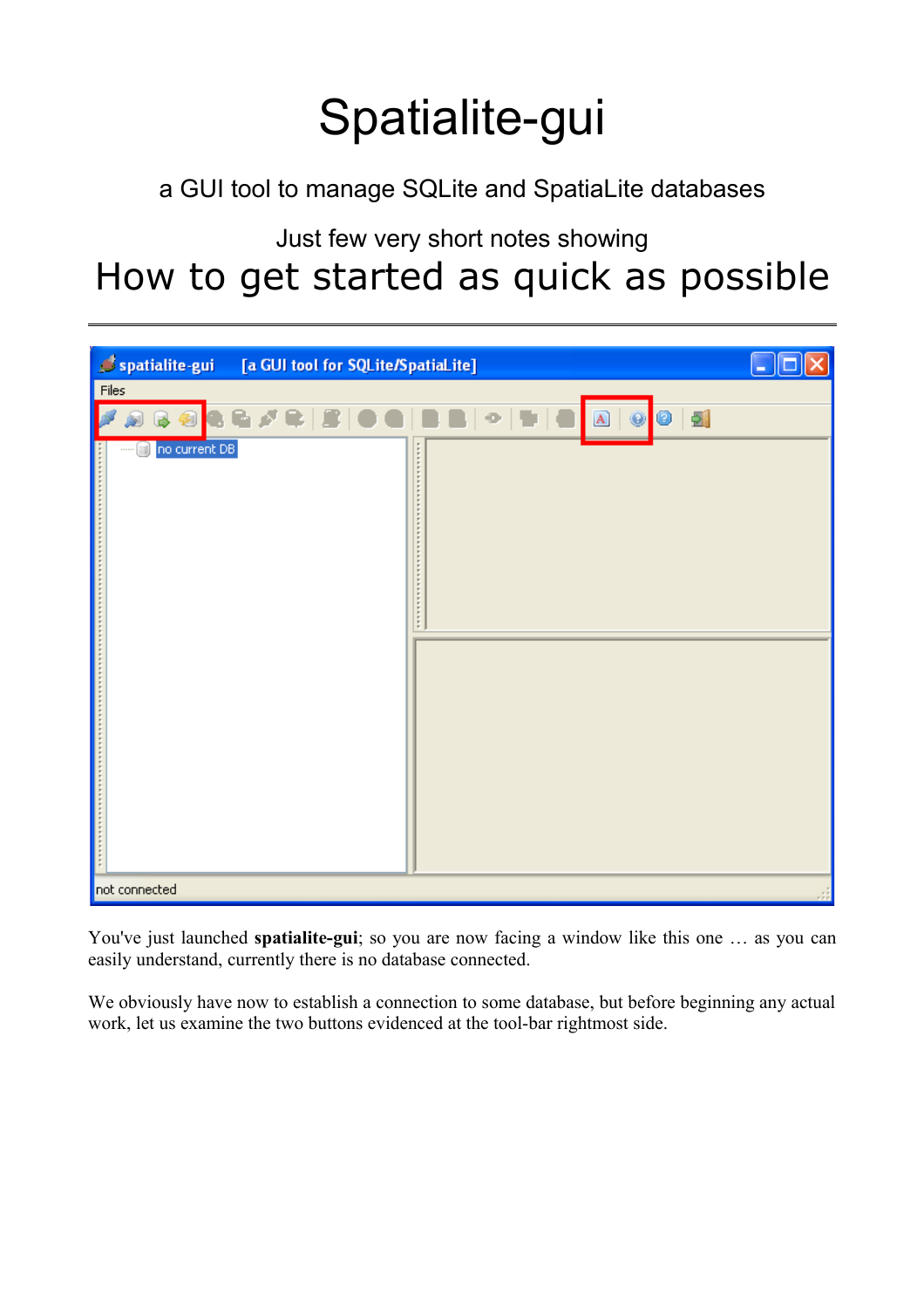| <b>Charset settings</b> |                               |  |
|-------------------------|-------------------------------|--|
| Default Output Charset  |                               |  |
| <b>BIGS-HKSCS: 1999</b> |                               |  |
| BIG5-HKSCS: 2001        |                               |  |
| CP850                   | DOS/OEM Western Europe        |  |
| CP862                   | DOS/OEM Hebrew                |  |
| CP866                   | DOS/OEM Cyrillic              |  |
| CP874                   | DOS/OEM Thai                  |  |
| CP932                   | DOS/OEM Japanese              |  |
| CP936                   | DOS/OEM Chinese               |  |
| CP949                   | DOS/OEM Korean                |  |
| CP950                   | DOS/OEM Chinese/Big5          |  |
| CP1133                  | Laotian                       |  |
| CP1250                  | <b>Windows Central Europe</b> |  |
| CP1251                  | Windows Cyrillic              |  |
| CP1252                  | Windows Latin 1               |  |
| CP1253                  | Windows Greek                 |  |
| ani de 4                | $\overline{\phantom{m}}$      |  |
|                         | Ask output charset every time |  |
|                         | Cancel<br>ОK                  |  |

#### **Default output charset:**

*spatialite-gui* automatically detects the *locale charset* setting currently in use on your PC; but may well be you wish to use a different one, or you prefer choosing the output charset to be used each time one is needed. This small pane enables you to manage this aspect as you need.

|    | <b>SQLite + SpatiaLite help</b>                                                                     |  |
|----|-----------------------------------------------------------------------------------------------------|--|
|    | <b>SQLite + SpatiaLite quick Help</b>                                                               |  |
|    | Index of contents                                                                                   |  |
|    | <b>SQLite SQL syntax</b>                                                                            |  |
|    | <b>SQLite SQL functions</b>                                                                         |  |
| 2. | • ordinary functions                                                                                |  |
|    | · aggregate functions                                                                               |  |
|    | <b>SpatiaLite SQL Spatial functions</b>                                                             |  |
|    | • math functions                                                                                    |  |
|    | . utility functions for BLOB objects                                                                |  |
|    | · utility functions [non-standard] for geometric objects                                            |  |
|    | • functions for constructing a geometric object given its Well-known Text.<br><b>Representation</b> |  |

#### **On-line help:**

You can easily check the SQL syntax expected by SQLite and SpatiaLite using this help pane.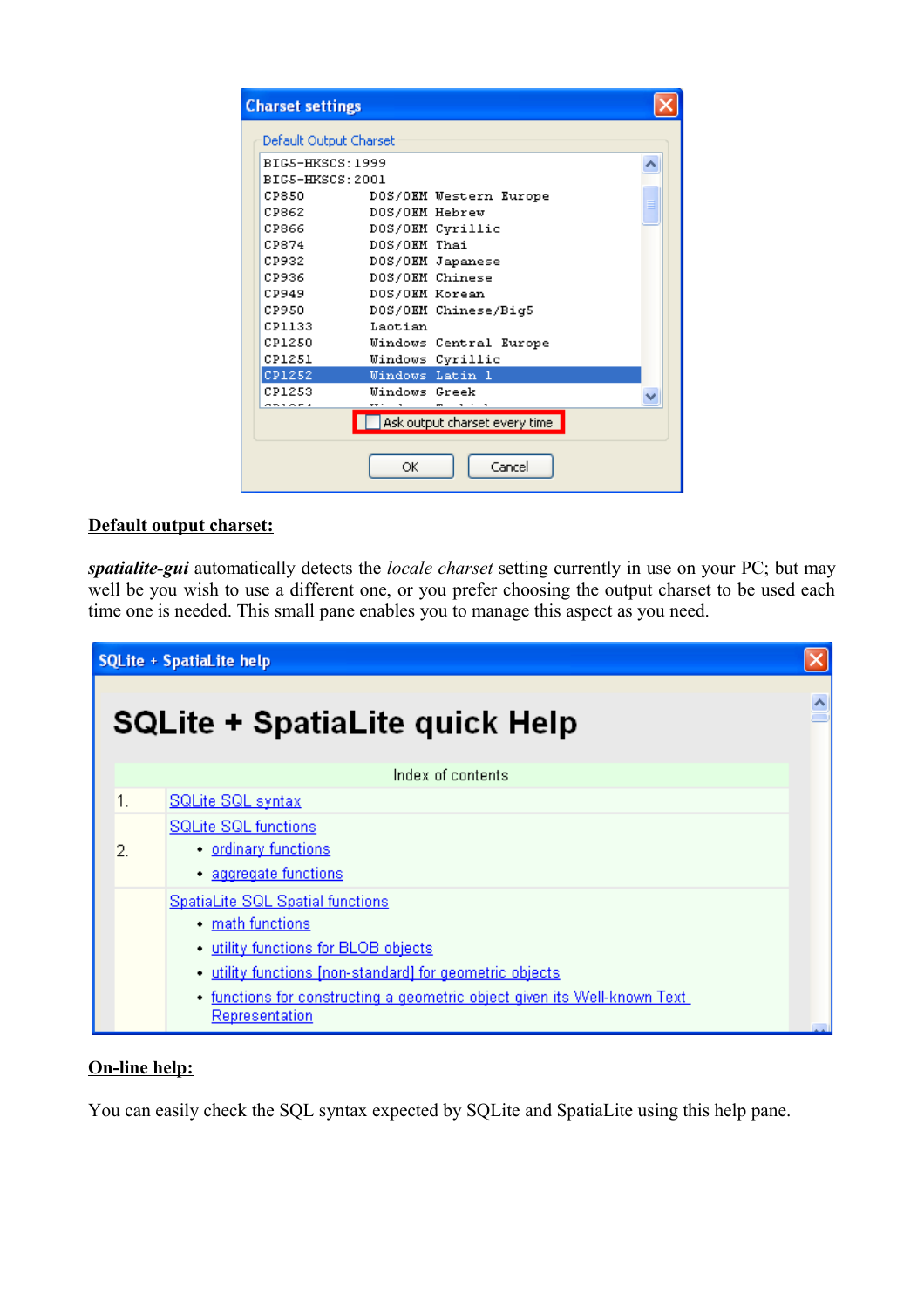#### **Establishing a connection to some database:**

*SQLite* adopts a peculiar architecture: a whole database is contained in an ordinary file. So you can choose one of the following actions:

- connect to an already existing *database-file*
- create a new (initially empty) *database-file*

NOTE: the latest *spatialite-gui* version automatically initializes any newly created database. Consequently now there is no need to manually execute the *init* spatialite.sql script, because this task has already been performed during database creation.

As you can notice, the *geometry columns* and *spatial ref* sys *tables* are already defined and populated as appropriate immediately after database creation.

And **SOLite** supports as well the capability to store databases directly in memory, with no need to use any file-system file. So the complete range of actions you can perform in order to establish a database connection is as follows:

- connecting to an already existing *database-file*
- creating a new (initially empty) *database-file*
- loading an already existing *database-file* as an *in-memory-database*
- creating a new (initially empty) *in-memory-database*

An *in-memory-database* is exactly identical to a *database-file*; there is no difference at all, except for the specific features allowed by each one of the storage media used:

- **disk storage** is slow, but persistent and usually offers an huge space to be allocated.
- **memory storage** is fast, but volatile and usually offers a much more limited space.

This practically means that very easily you can get *supersonic performances* using *in-memorydatabases*, but this may be a risky operation because:

- if some trouble arises (*power failure, system crash* …) any update you have performed on the database will be irreparably lost.
- if the memory space required to store the database is too big, you can then get the paradox effect to slow down your system in a severe way.

Anyway, using an *in-memory-database* really is a very smart idea if:

- your database requires a reasonable amount of space: e.g. supposing you are using some PC mounting 2GB RAM, you can safely load a 512GB database. But trying to load an 1GB database on 512GB RAM is a very bad idea for sure.
- you are using the database essentially in a *read-only* mode, i.e. you are plannig to perform lots and lots of SELECTs, and very few INSERTs, UPDATEs or DELETEs
- you are initially feeding a new database importing several shapefiles. Creating and feeding lots of tables, and creating many R\*Tree spatial indices and ordinary indices may take a long time; working *in-memory* will help a lot. And after all, if something goes the wrong way you can restart anything from scratch with few pain.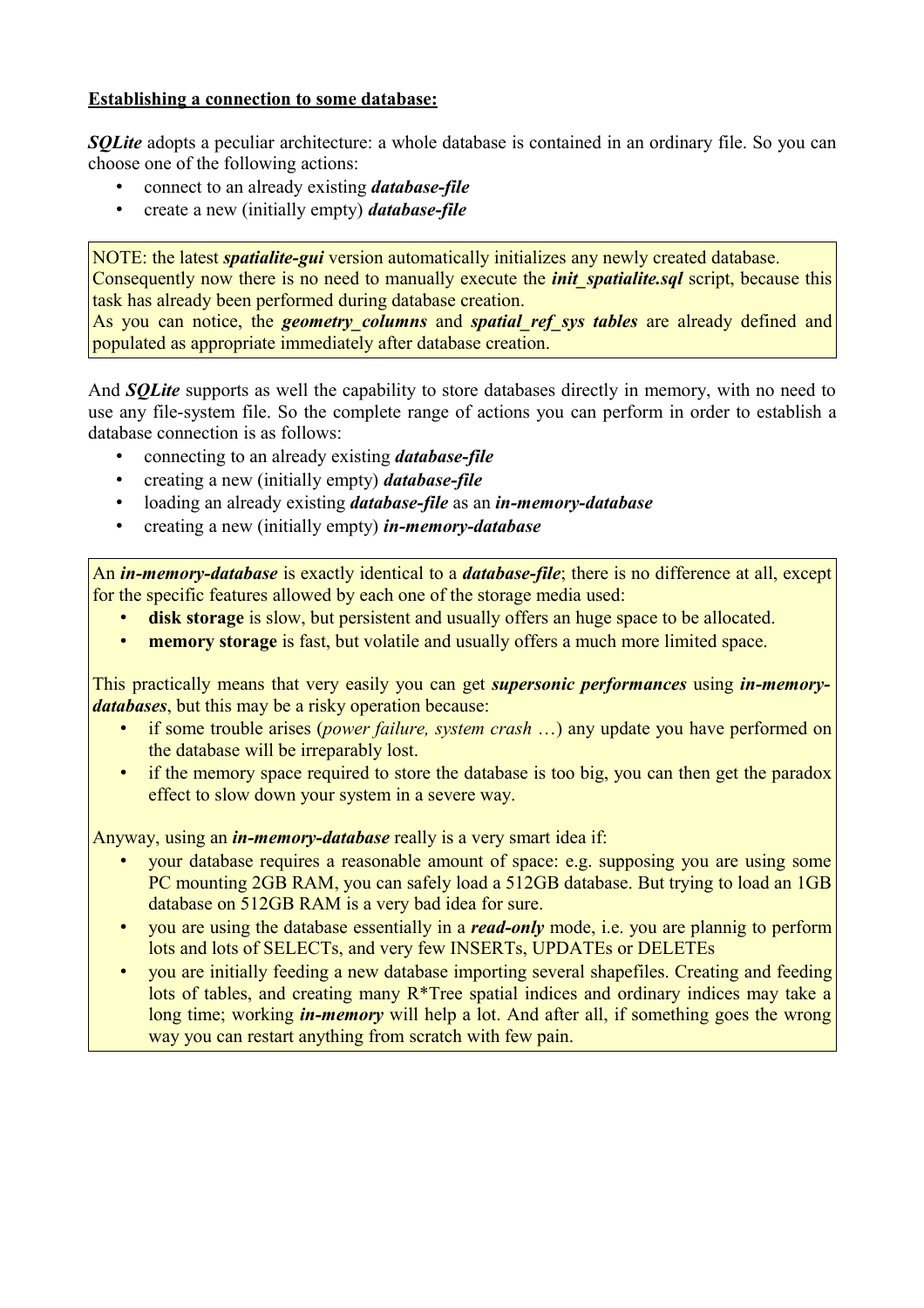| spatialite-gui<br>[a GUI tool for SQLite/SpatiaLite]                                                                                                                                                                                                                           | ш |
|--------------------------------------------------------------------------------------------------------------------------------------------------------------------------------------------------------------------------------------------------------------------------------|---|
| <b>Files</b>                                                                                                                                                                                                                                                                   |   |
| 8 8 0 0 1<br>昏上<br>$\qquad \qquad \oplus$<br>宝<br>$\bigoplus$<br>œ                                                                                                                                                                                                             |   |
| C:\Sviluppo\spatialite-html\test-2.3.sqlite <br>Ξ<br>HighWays<br><b></b><br>田…<br>◉<br>Regions<br>ø<br>田…<br>Towns<br>Ė<br>嵣<br>geom_cols_ref_sys<br>Ė<br>geometry_columns<br>顧<br>o.<br>中 <sub>1</sub> spatial_ref_sys<br><b></b><br>$\circledcirc$<br>白 扁<br>sqlite_sequence | B |
| Current SQLite DB: C:\Sviluppo\spatialite-html\test-2.3.sqlite                                                                                                                                                                                                                 |   |

Supposing you have opted to connect some *database-file* [the conventional way], you are now enabled to perform the following actions:

#### **Close the database connection:**

*spatialite-gui* is no longer connected to any database. And you can now connect to a different database.

#### **Perform a VACUUM:**

This one is a maintenance operation. The complete database will undergone a full rebuild, and any unused space will be actually freed:

- VACUUM*ing* an huge database may require a long time
- a properly VACUUM*ed* database surely performs better

It's your choice why and when VACUUM*ize* your databases; anyway performing a VACUUM is absolutely suggested as a *good practice* every time you've performed an huge number of INSERTs and/or DELETEs.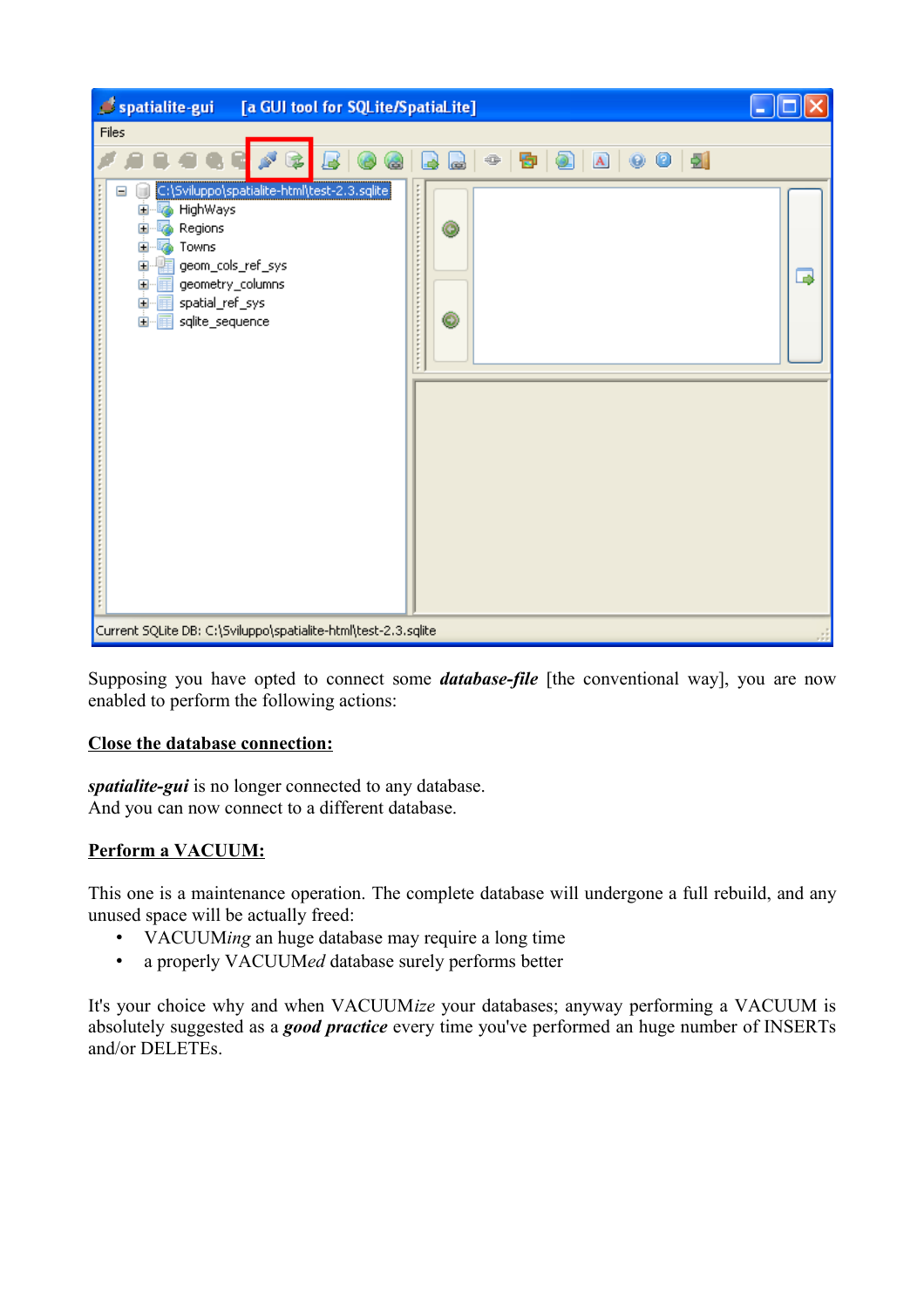| spatialite-gui<br>[a GUI tool for SQLite/SpatiaLite]                                                                                                                                                            | $\Box$ |
|-----------------------------------------------------------------------------------------------------------------------------------------------------------------------------------------------------------------|--------|
| Files                                                                                                                                                                                                           |        |
| <b>Q &amp; / &amp;</b><br>$\oplus$<br>U<br>d<br>2                                                                                                                                                               |        |
| MEMORY-DB<br>$\equiv$<br>H)<br>Ò-5<br>HighWays<br>Ò-5<br>◉<br>Regions<br>ங்<br>t.<br>Towns<br>ė.<br>龐<br>geom_cols_ref_sys<br>ė<br>geometry_columns<br>中 matial_ref_sys<br><b>.</b><br>◉<br>E-E sqlite_sequence | 3      |
| Current SQLite DB: MEMORY-DB                                                                                                                                                                                    |        |

Supposing you have opted to connect some *in-memory-database* [the unconventional way], you are now enabled to perform the following actions:

#### **Close the database connection:**

Exactly the same as above. But this time your database was using a *volatile* storage media, so any data is now irremediably lost.

This one may be a good new is you where performing some stupid test, but may be a real catastrophe if you where performing any serious work.

#### **Perform a VACUUM:**

Exactly the same as above, but this time anything runs faster. Please, carefully consider that VACUUM*ing* an *in-memory-database* more or less requires *twice* the memory amount currently required.

#### **Save the** *in-memory-database* **as a** *database-file* **:**

Any *in-memory-database* is volatile, but any *database-file* is persistent.

So, exporting the complete database precariously stored *in-memory* as a permanent *database-file* hosted on the local file system may be a very good idea, if you are anyway interested in preserving your data for the eternity [*or so on* …].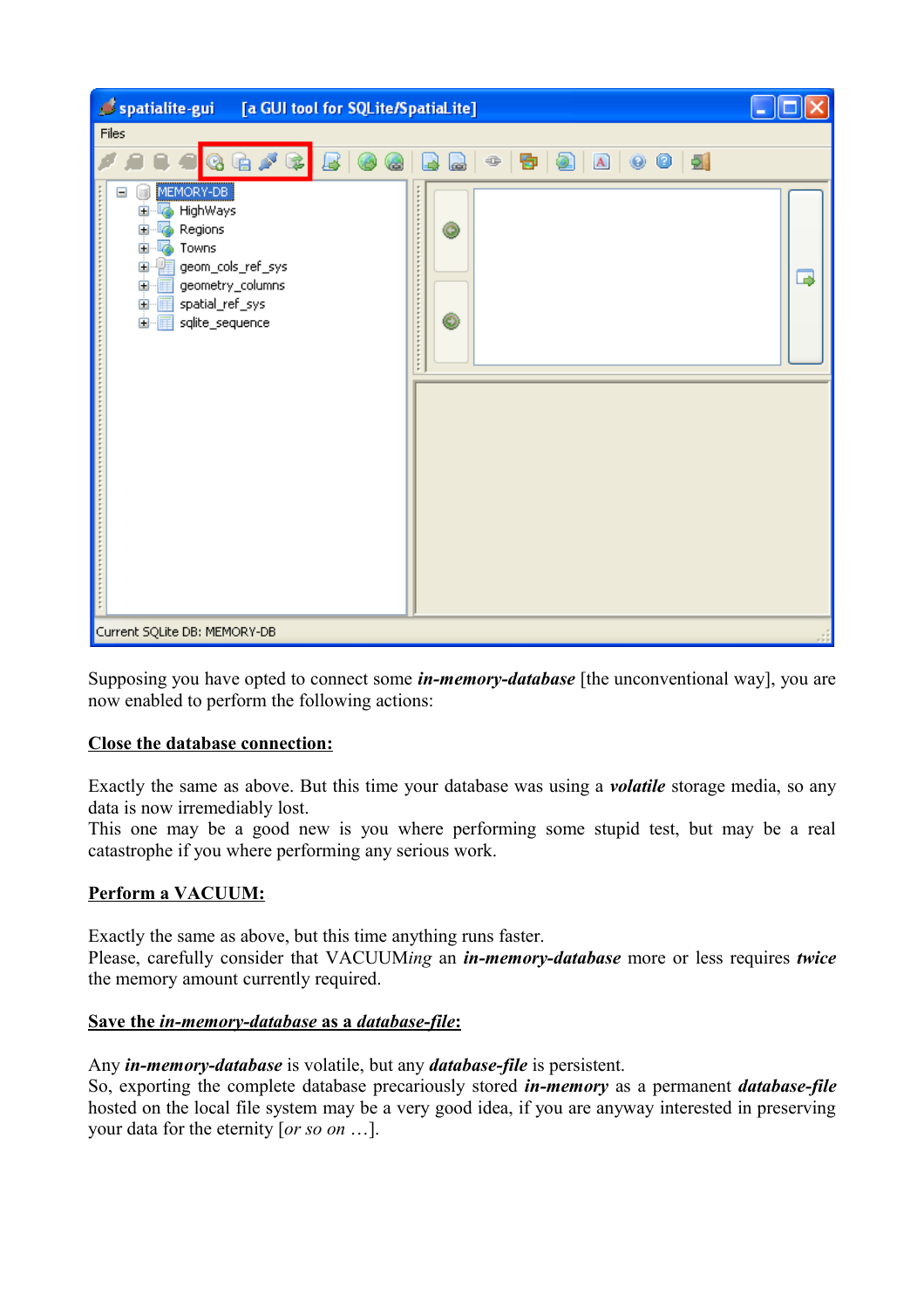Exporting a database requires a several seconds / few minutes; obviously this depends on available hardware and/or database size; anyway this option makes the use of memory storage a sane solution, because you are allowed to:

- take any speed benefit deriving from using memory storage.
- and then save permanently any update you've performed.

#### **Configure the** *AutoSave* **feature:**

*spatialite-gui* supports an even smarter feature, i.e. the one of *AutoSaving* the *in-memory-database* to a corresponding *database-file* from time to time, on a regular and periodic base:

- an external *database-file path* is required
	- if the *in-memory-database* was loaded from a *database-file*, then the original *databasefile* will be periodically overwritten.
	- if the *in-memory-database* was created from scratch, in order to actually start the *AutoSave* feature you are required to perform a *manual Save* a first time; then the same path will be periodically overwritten.
- you can select the time interval, choosing the one most well suited to your needs.
- The AutoSave feature is smart enough to skip unneeded exports [i.e. when the *in-memorydatabase* has no pending changes to be saved]
- To prevent any obnoxious consequence deriving from system crashes, power failures and so on, the following security schema is implemented by *AutoSave*:
	- the already existing *database-file* is renamed as *database-file.bak*
	- then a new copy of database-file is generated by export.
	- and finally *database-file.bak* is deleted
	- so, if something goes the wrong way, *database-file.bak* still contains a (*may be obsolete*) valid copy of your database.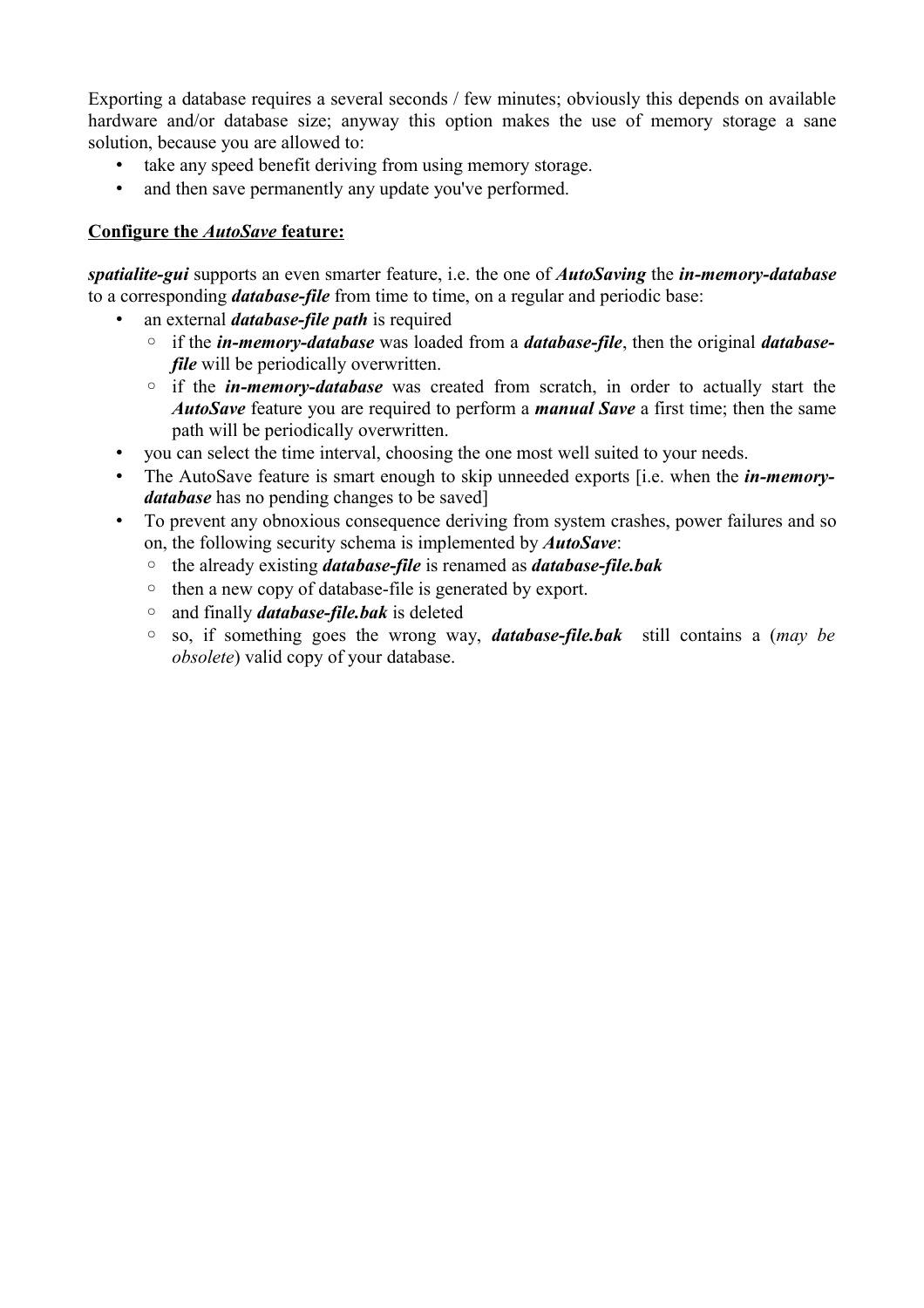| Spatialite-gui<br>[a GUI tool for SQLite/SpatiaLite]                                                                                                                                                                 | ٠ |
|----------------------------------------------------------------------------------------------------------------------------------------------------------------------------------------------------------------------|---|
| Files                                                                                                                                                                                                                |   |
| 0<br>$\mathbb{R}^d$<br>図<br>s<br>$\mathbf{A} \mid \mathbf{0}$<br>⊕<br>は                                                                                                                                              |   |
| C:\Sviluppo\spatialite-html\test-2.3.sqlite<br>Ξ<br>HighWays<br>Ė<br>ø<br>◉<br>Regions<br>Ò<br>ė<br>Towns<br>ė<br>Œ<br>geom_cols_ref_sys<br>geometry_columns<br>ė<br>顧<br>中 matial_ref_sys<br>◉<br>E sqlite_sequence | ⇒ |
| Current SQLite DB: C:\Sviluppo\spatialite-html\test-2.3.sqlite                                                                                                                                                       |   |

All right, now you know all we need to know about database connections. It's time to start using *spatialite-gui* for some useful task.

The tool-bar enables you to start the following activities:

- execute some SQL script
- load some Shapefile into the database
- access some external Shapefile using the VirtualShape module
- load some TXT/CSV file into the database
- access some external TXT/CSV file using the VirtualText module
- build a Network to be used for Routing
- import one (or more) EXIF GPS pictures into the database
- search the EPSG reference system dataset by name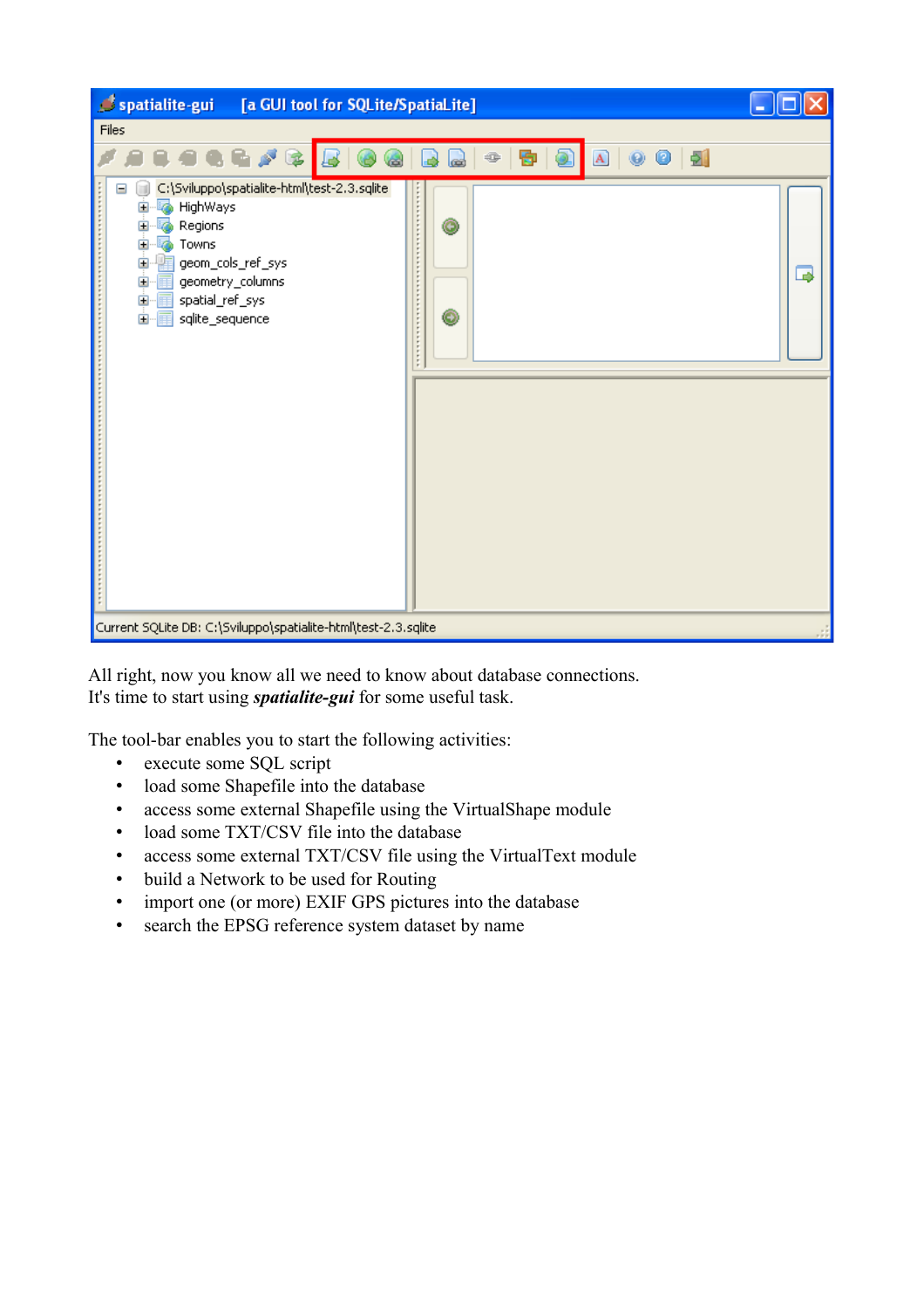

You can perform more specific actions involving a single table simply left-clicking on the table name, and then selecting the required action from the context menu …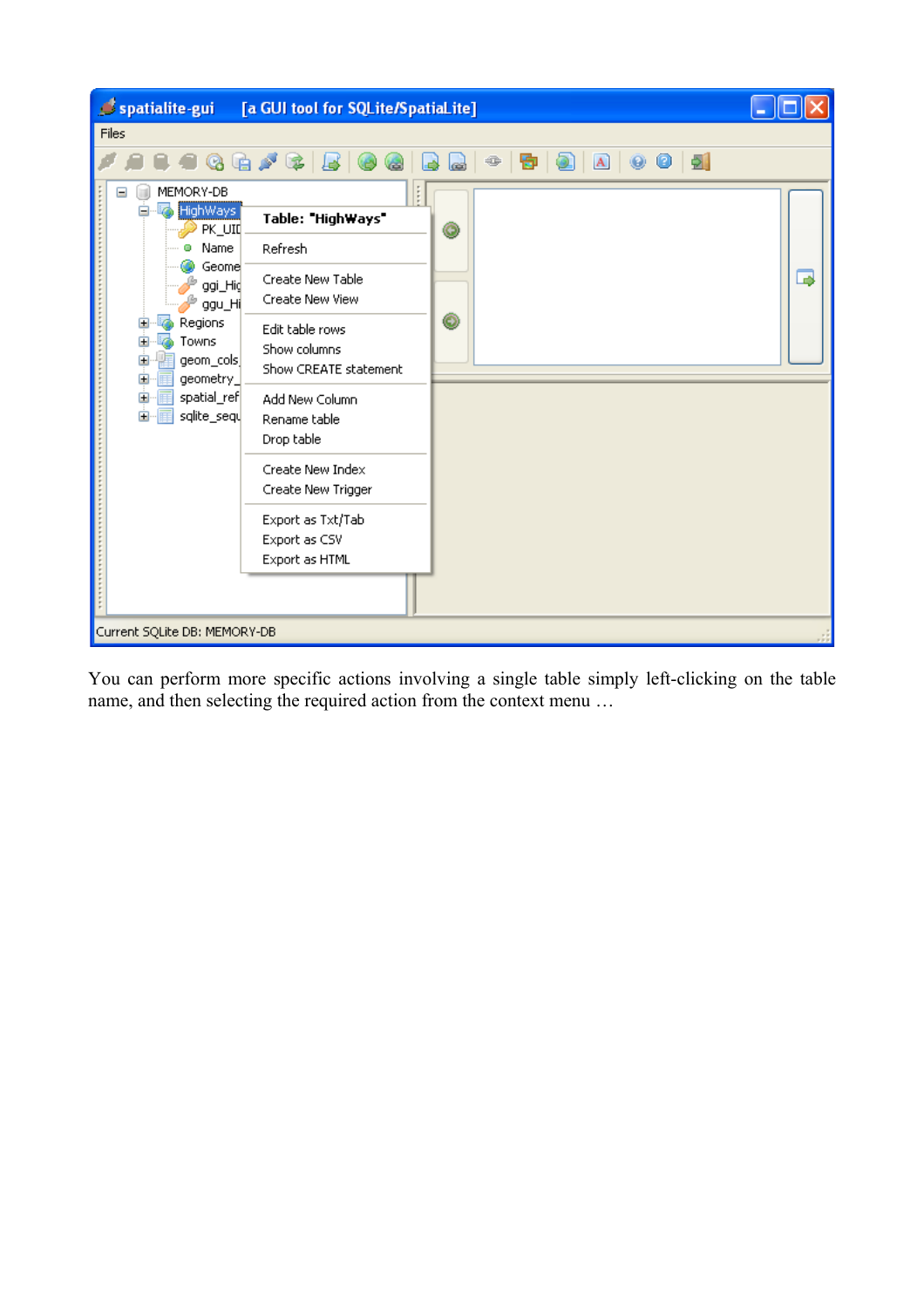

… and you can perform specific actions involving a single Geometry column following the same way as above …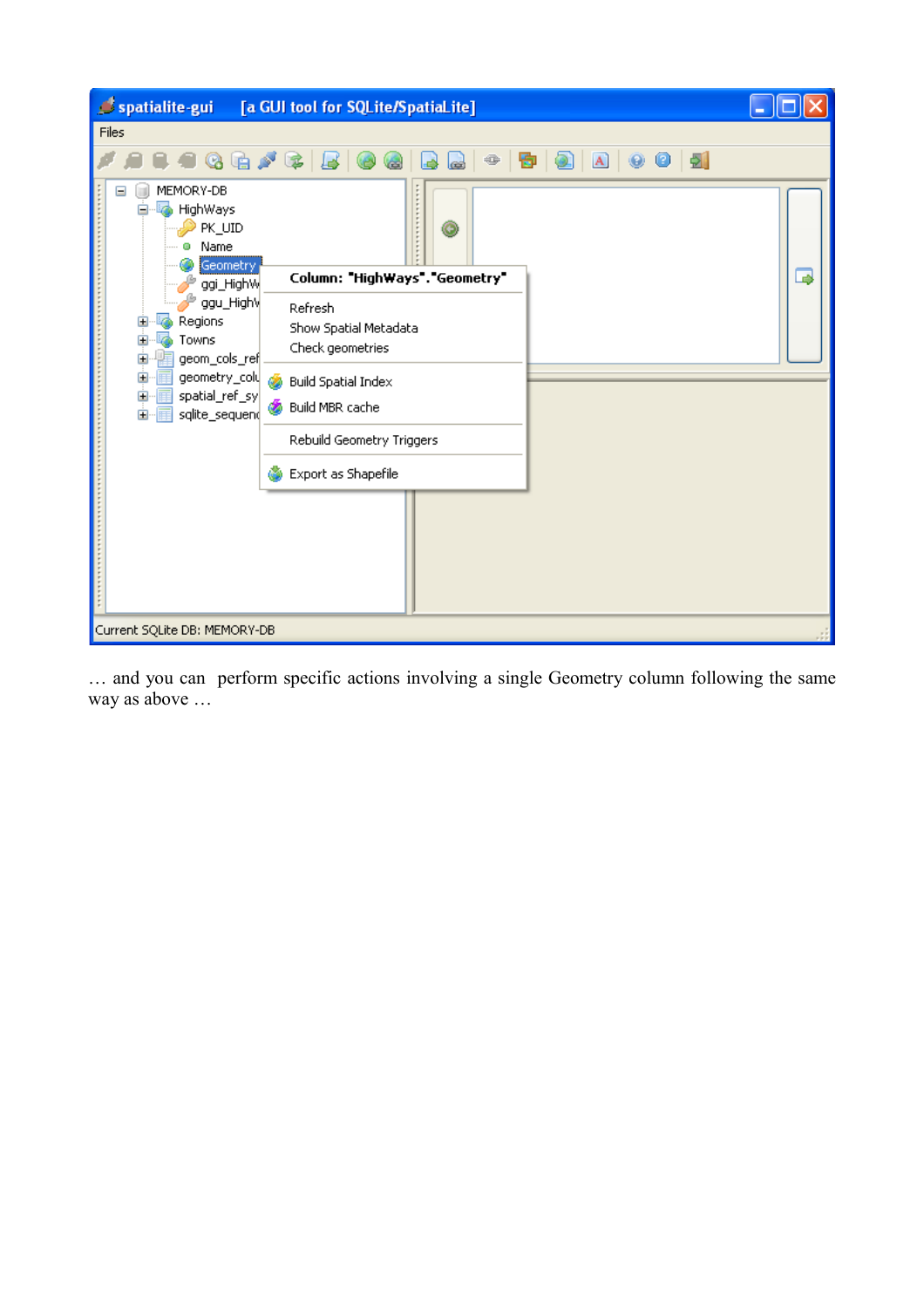| spatialite-gui [a GUI tool for SQLite/SpatiaLite]                                                                                                                                                       |  |             |                |                                                                                 |  |
|---------------------------------------------------------------------------------------------------------------------------------------------------------------------------------------------------------|--|-------------|----------------|---------------------------------------------------------------------------------|--|
| Files                                                                                                                                                                                                   |  |             |                |                                                                                 |  |
| $Q \oplus P$ $\downarrow$                                                                                                                                                                               |  | فعا         | ⊕<br>Đ         | 8 A G G 5                                                                       |  |
| MEMORY-DB<br>шÌ<br>50<br><b>HighWays</b><br>Đ<br>Regions<br>Ŧ<br><b>Towns</b><br>Ėŀ<br>PK_UID<br>· Name<br><sup></sup> ● Peoples<br><sup></sup> ⊕ LocalCounc<br><sup></sup> ● County<br><b>a</b> Region |  | ◉<br>0      | FROM Towns     | SELECT Name, Peoples<br><b>WHERE</b> Peoples > 1000000<br>ORDER BY Peoples DESC |  |
| Geometry<br>ggi_Towns_Geometry<br>ggu_Towns_Geometry<br><mark>打</mark> geom_cols_ref_sys<br>⊕<br>geometry_columns<br>Ė.<br>国·• <b>国</b> spatial_ref_sys                                                 |  | <b>Name</b> | <b>Peoples</b> |                                                                                 |  |
|                                                                                                                                                                                                         |  | 1 Roma      | 2546804        |                                                                                 |  |
|                                                                                                                                                                                                         |  | 2 Milano    | 1256211        |                                                                                 |  |
| 国··· sqlite_sequence                                                                                                                                                                                    |  | 3 Napoli    | 1004500        |                                                                                 |  |
|                                                                                                                                                                                                         |  |             |                | current block: 1 / 3 [3 rows]<br>DI                                             |  |
| Current SQLite DB: MEMORY-DB                                                                                                                                                                            |  |             |                |                                                                                 |  |

... you can compose any SQL statement at your will and then execute it.

If the SQL statement you've just executed returned some *result set*, then this latter will be shown as a scrollable grid.

And **Spatialite-gui** manages an history containing any SQL statement performed since now; you can navigate the history back and forward, and eventually re-execute some statement again.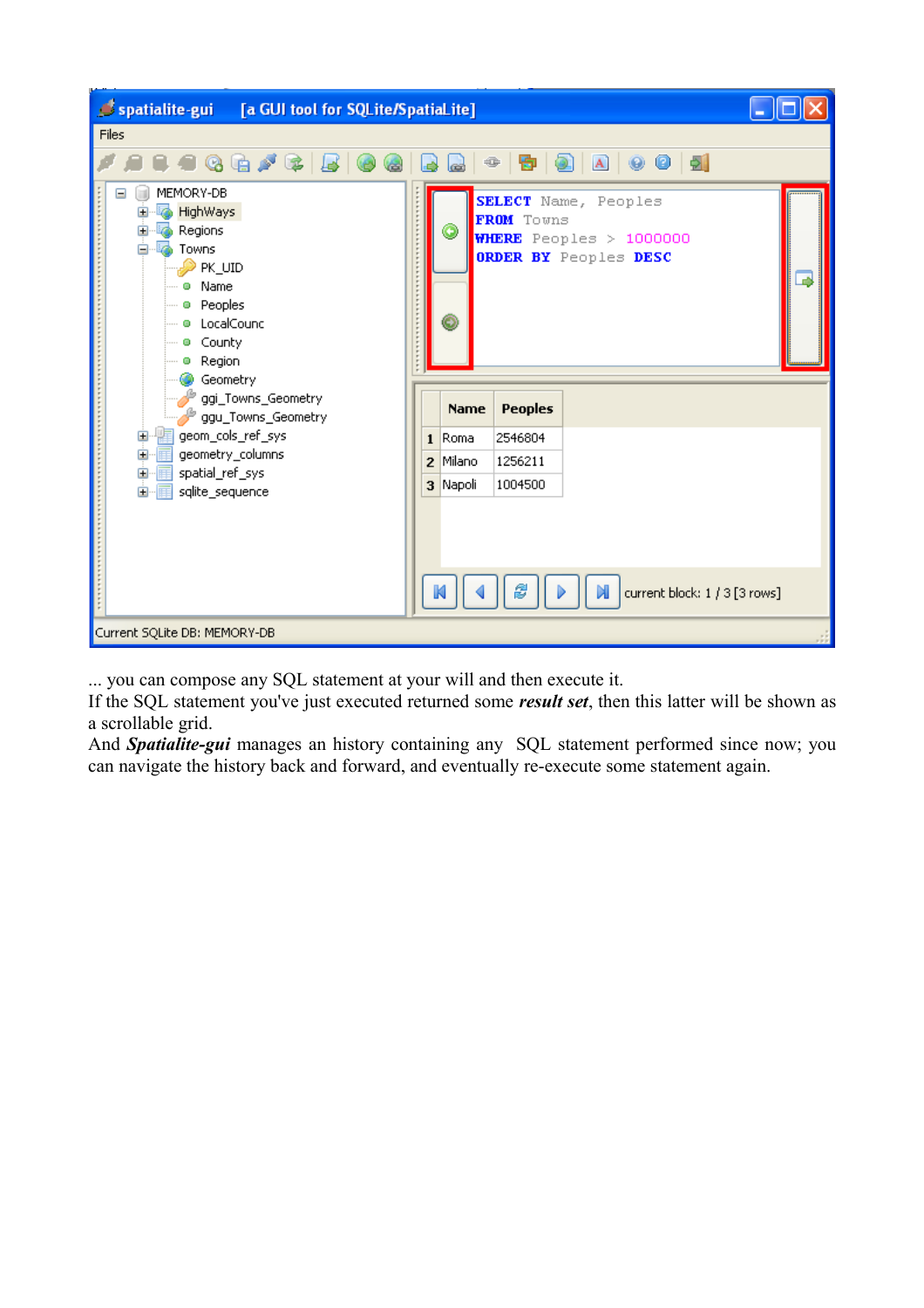| spatialite-gui [a GUI tool for SQLite/SpatiaLite]                                                                                                                     |                     |                                                                                            |                |                                    |
|-----------------------------------------------------------------------------------------------------------------------------------------------------------------------|---------------------|--------------------------------------------------------------------------------------------|----------------|------------------------------------|
| Files                                                                                                                                                                 |                     |                                                                                            |                |                                    |
| $-1.3$ . The set of $\sim$                                                                                                                                            |                     | 8 8 0 0 5<br>⊕<br>Đ<br>œ                                                                   |                |                                    |
| MEMORY-DB<br>Ξ<br>ш<br><b>HighWays</b><br>L.<br>œ.<br>Regions<br><b>Towns</b><br>PK_UID<br>Name<br>o<br><b>a</b> Peoples<br>· LocalCounc<br>- @ County<br>Region<br>o | ◉<br>◉              | SELECT Name, Peoples<br>FROM Towns<br><b>WHERE</b> Peoples < 5000<br>ORDER BY Peoples DESC |                | د                                  |
| Geometry<br>ggi_Towns_Geometry<br>ggu_Towns_Geometry                                                                                                                  |                     | <b>Name</b>                                                                                | <b>Peoples</b> |                                    |
| geom_cols_ref_sys<br>$\mathbf \Xi$                                                                                                                                    | 1                   | Palosco                                                                                    | 4999           |                                    |
| geometry_columns<br>Ė.                                                                                                                                                |                     | San Giovanni Bianco                                                                        | 4996           |                                    |
| ■ spatial_ref_sys<br>Ė.<br>由 -- sqlite_sequence                                                                                                                       | 3                   | Melicucco                                                                                  | 4996           |                                    |
|                                                                                                                                                                       | $\overline{\bf{4}}$ | Terno d'Isola                                                                              | 4995           |                                    |
|                                                                                                                                                                       | 5                   | San Pellegrino Terme                                                                       | 4980           |                                    |
|                                                                                                                                                                       | 6                   | Cilavegna                                                                                  | 4979           |                                    |
|                                                                                                                                                                       |                     | N                                                                                          |                | current block: 1 / 500 [5835 rows] |
| Current SQLite DB: MEMORY-DB                                                                                                                                          |                     |                                                                                            |                |                                    |

If the *result set* returned by some SQL statement is a very long one [i.e. if it contains a large number of rows], then *spatialite-gui* avoids to show all the lines contained in the result set, because such an action may potentially require an huge memory amount, and may take a very long time. So, when an huge result set is encountered, *spatialite-gui* will show only 500 rows at each time [i.e. a single block of rows is shown at each time]. You then can:

- goto the first block in the result set
- goto the last block in the result set
- goto the next block, i.e. the one immediately following the current one
- goto the previous block, i.e. the one immediately preceding the current one
- refresh the result set, i.e. performing the query again another time.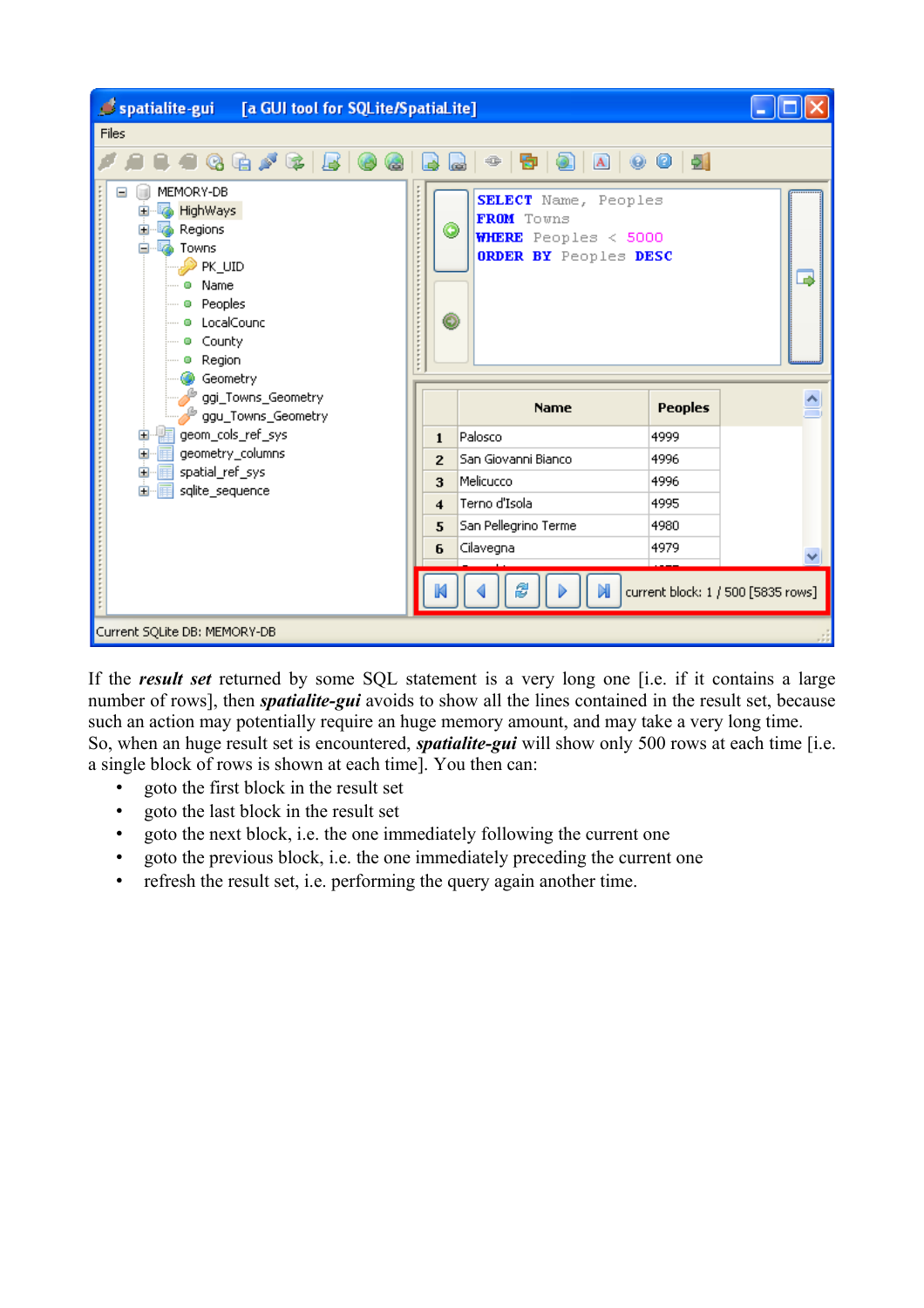

If the result set currently shown into the grid was obtained by activating the **Edit table rows** menu item, then you are actually enabled to edit cell values, more or less in the same way as if you where using some spreadsheet software.